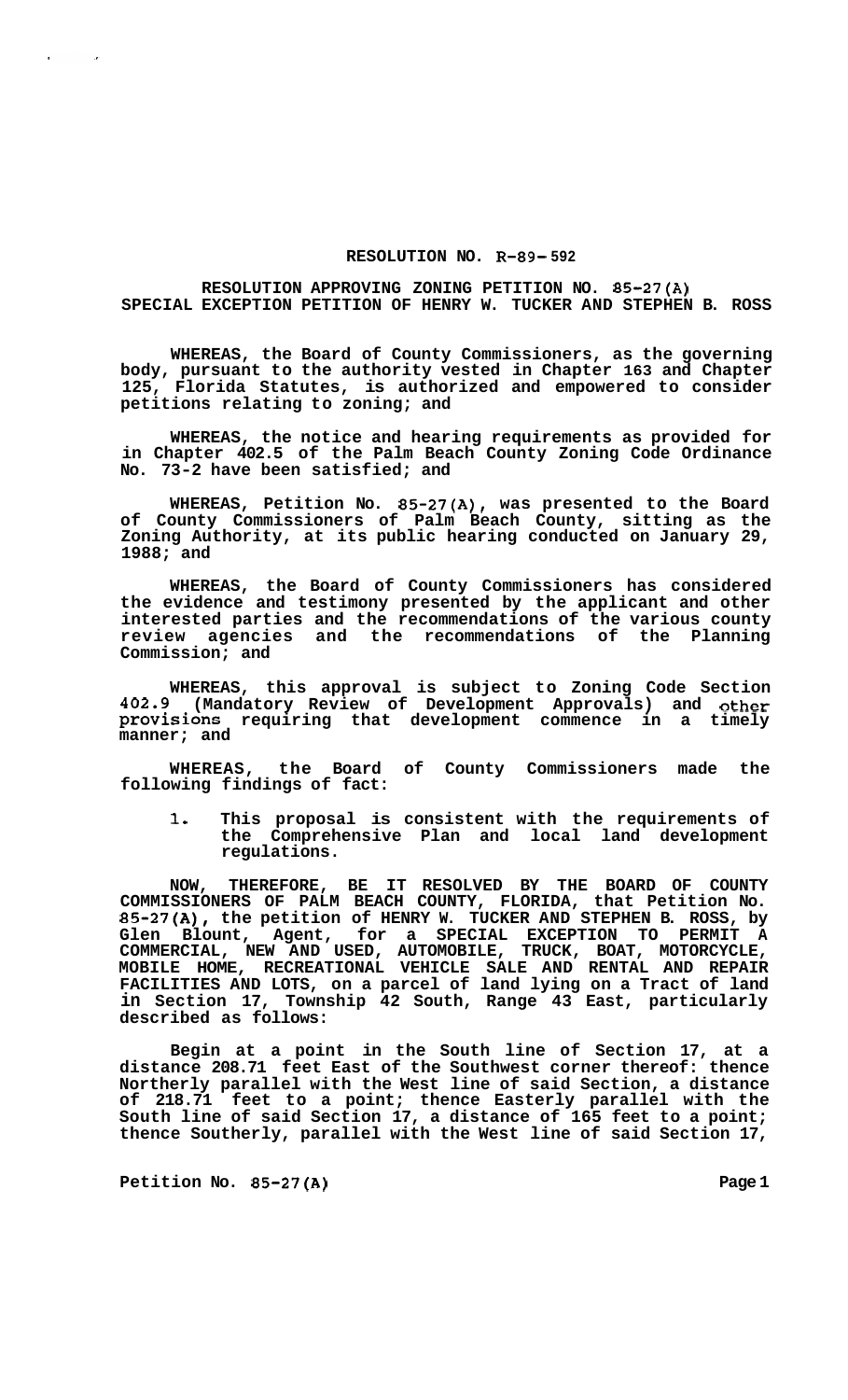**a distance of 218.71 feet to a point in the South line of said Section 17; thence Westerly along said South Section line, a distance of 165 feet to the POINT OF BEGINNING.** 

**Less; that part of the above described parcel conveyed to the State of Florida, in Official Record Book 2284, page 1032, Public Records of Palm Beach County, Florida, and LESS any part of the above described parcel of land lying South of the North line of State Road 809, located on the north side of Northlake Boulevard (S.R. 809), approximately 167 feet west of Mount Holly Drive, bounded on the north by Mango Lane, in a CG-General Commercial Zoning District, was approved as advertised, subject to the following conditions:** 

- **1. Prior to site plan certification, the site plan shall be amended to indicate the following:** 
	- **a) elimination of access on Mango Lane.**
	- **b) landscaping along Mango Lane as indicated in Condition No. 12 below.**
- **2. Vehicle parking shall be limited to the parking spaces designated on the approved site plan. No parking of vehicles is to be allowed in landscaped areas, rights- of-way, or interior driveway. A minimum of six (6) parking spaces shall be available for customer parking. These spaces shall be clearly marked for customer use only.**
- **3. NO vehicles other than customer and employee parking shall be stored or displayed on the site except those which are intended for sale and are in running condition.**
- **4. NO outside storage of disassembled vehicles or parts thereof shall be permitted on site.**
- **5. Vehicles shall not be tested off-site on residential streets.**
- **6. There shall be no repair of vehicles on site.**
- **7. NO outdoor loudspeaker system shall be permitted on site.**
- *8.*  **No off-premises signs shall be permitted on site.**
- **9. No stock loading or dumpster pickup will be permitted between the hours of 9:00 P.M. and 7:OO A.M.**
- **10. No vehicle shall be parked with its hood or trunk open, nor elevated off the ground in any way. Vehicles shall**

**Petition No. 85-27 (A) Page 2**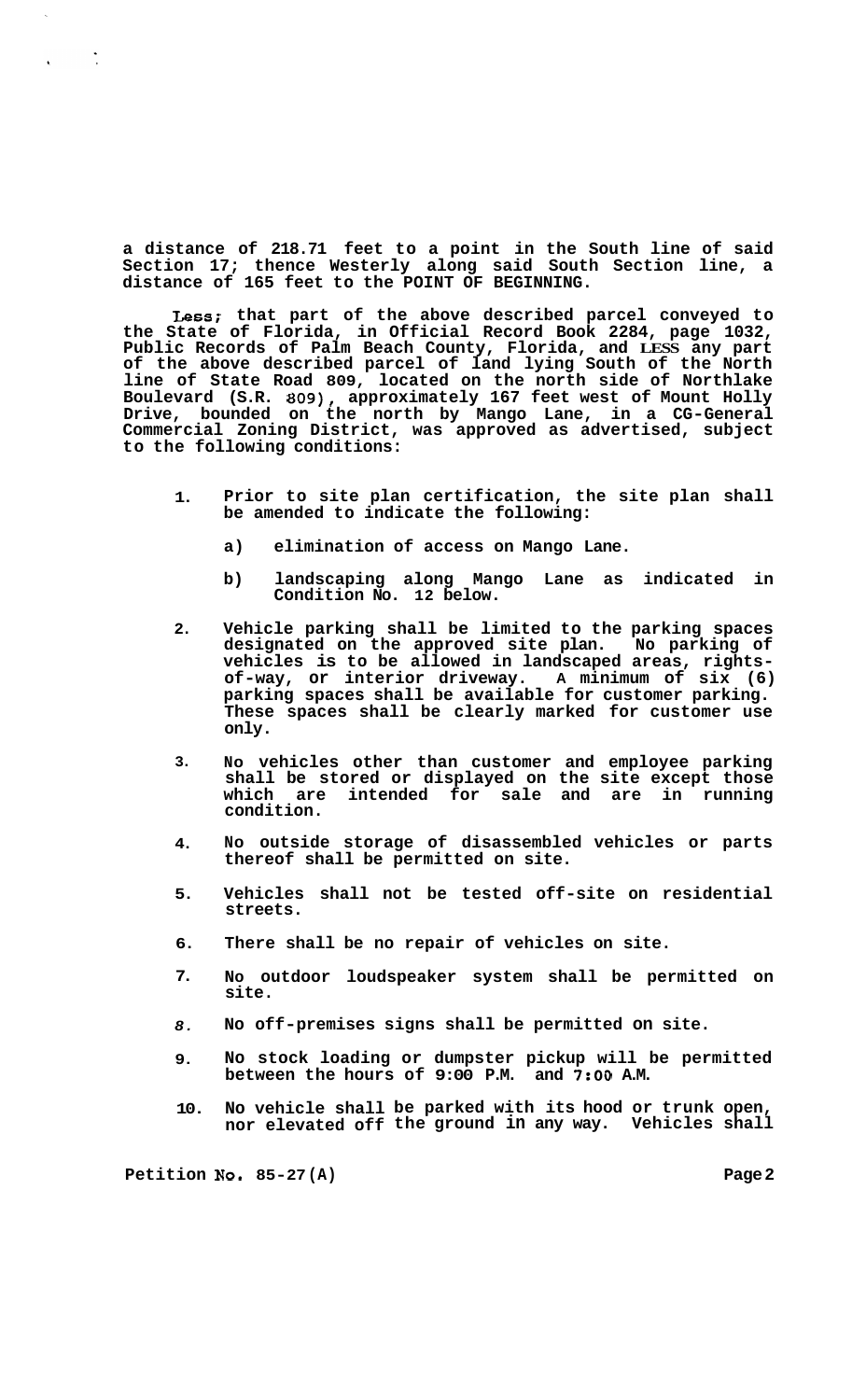not be parked in any right-of-way or driveway.

- **11.**  No advertising flags, foreign flags, pennants, banners, streamers, balloons, signs upon any vehicles, prices or vehicle stock numbers or other information as required to be posted on such vehicles by law other than upon a sticker affixed to a side window, or similar objects, gimmicks or advertising designed to attract: the public's attention off-site shall be disrlayed outdoors, or upon any building, vehicle or wall, other than inside a window as may be permitted by the  $Sign$ Code.
- **12.**  The petitioner shall provide landscaping along the north perimeter adjacent to Mango Lane as follows: **10- 12** foot high native canopy trees planted **20** feet on center, and a continuous hedge of shrubs a mininum of **36** inches in height, planted **24** inches on center.
- **13.**  The petitioner shall establish a limited access easement along Mango Lane to prohibit vehicular access.
- **14.**  The site shall be limited to the display space for a maximum of **30** cars.
- **15.**  The developer shall retain the stormwater runoff in accordance with all applicable agency requirements in effect at the time of the permit application. However, at a minimum, this development shall retain cnsite three **(3)** inches of the stormwater runoff generated by a three **(3)** year-one **(1)** hour storm as required by the Permit Section, Land Development Division. The drainage system shall be maintained in an acceptable condition as approved by the County Engineer. **In** the event that the drainage system is not adequately maintained as determined by the County Engineer, this matter will be referred to the Code Enforcement Board for enforcement.
- **16.**  The developer shall design the drainage system such that storm water runoff from the parking areas and paved surfaced shall be separate from those areas which may contain hazardous or undesirable waste fron the proposed site.
- **<sup>17</sup>**. The property owner shall pay a Fair Share Fee in the amount and manner required by the "Fair Share Contribution for Road Improvements Ordinance" **as** it presently exists or as it may from time to time be amended. The Fair Share Fee for this project presently is **\$2,491.00 (93** trips **X \$26.79** per trip).
- **18.**  Generation and disposal of hazardous effluents into sanitary sewerage system shall be prohibited unless

Petition **No. 85-27 (A)** :?age **3**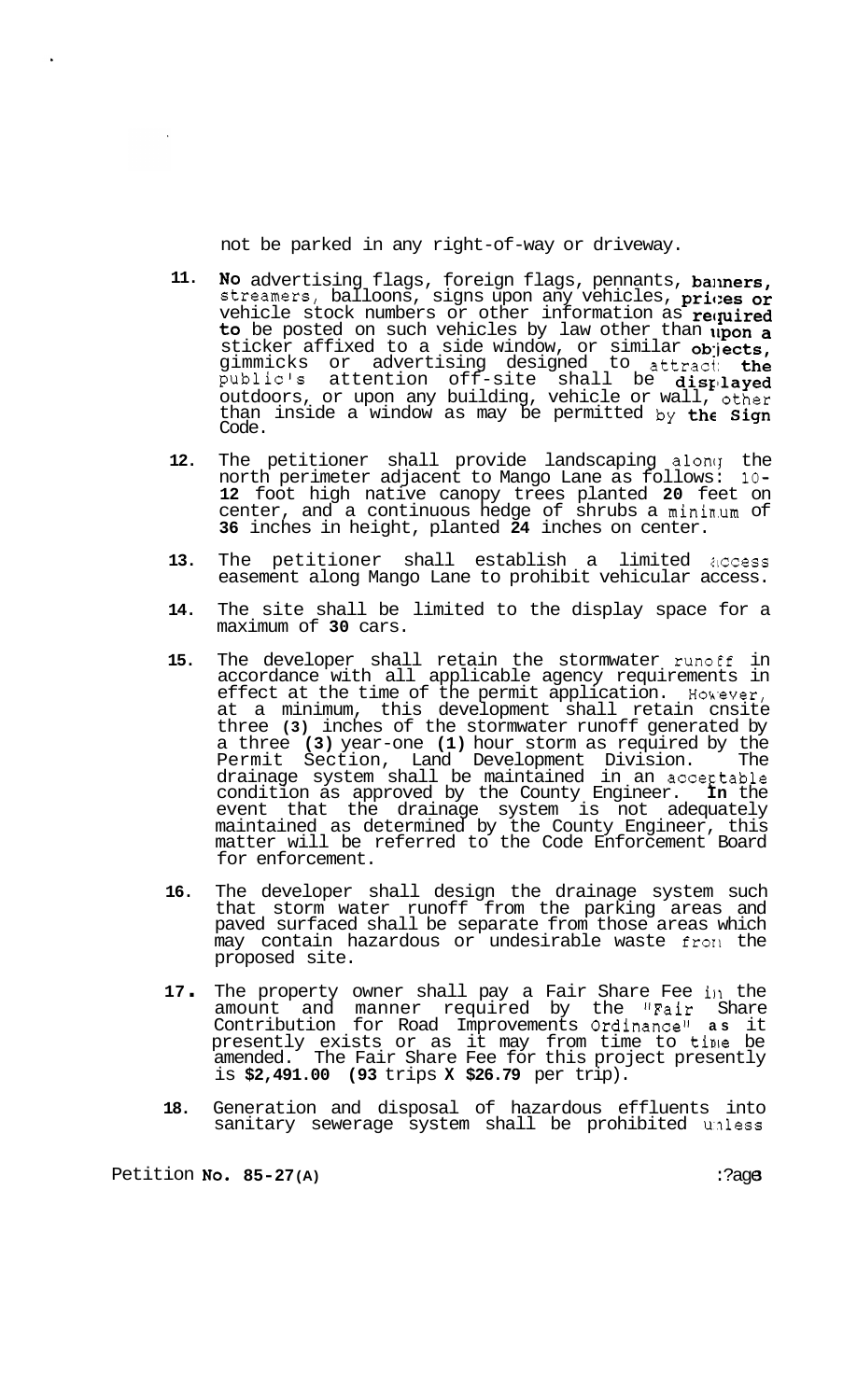**adequate pretreatment facilities approved b:? the Florida Department of Environmental Regulation (FDER) and Agency responsible for sewage works are constructed**  and used by project tenants or owners generating such<br>effluents

- **19. Since sewer service is available to the property, Septic tank shall not be approved for use cn the property.**
- 20. Because water service is available to the propenty, a **well shall not be approved for potable water use.**
- 21. There shall be no repair, oil change or maintenance of **mechanical equipment conducted on the property until the facility is connected to a public sewer syste:n.**
- **22. The landscape strip as required by Condition NO. g along Mango Road shall be supplemented with a S:.X (6) foot high concrete slat fence. The fence shall be placed on the inside southern edge of the lancfscape strip. The fence shall be given architectural fin.ish on both sides. The wall and landscaping sha1.1 be appropriately maintained in a healthy and neat appearance.**
- **23. The canopy trees along the north and south property lines shall be planted with a minimum overall heiqht of ten feet (10') to twelve feet (12').**
- 24. Exterior lighting shall not exceed 25 feet in height **and shall be directed away from adjacent properties. When measured on site, ten (10) feet from the property line with a light meter held six (6) feet above grade, the illumination shall not exceed:** 
	- **a. 100 foot candles within display areas; and**
	- **b. 40 foot candles within all other areas.** 
		- *c.* **After 11:OO p.m., the same measurement shall be as follows:** 
			- **i. 50 foot candles within display areas; arid** 
				- **ii. 40 foot candles within all other areas.**
- Petitioner shall construct a five (5) foot wide<br>concrete sidewalk within the south right-of-way of 25. Mango Road, subject to the approval of the County Engineer.
- **26. Use of the site shall be limited to the retail sales of new and used automobiles.**
- **27. The hours of operation shall be no later than 9:OO p.m.**

**Petition No. 85-27 (A) Page 4**